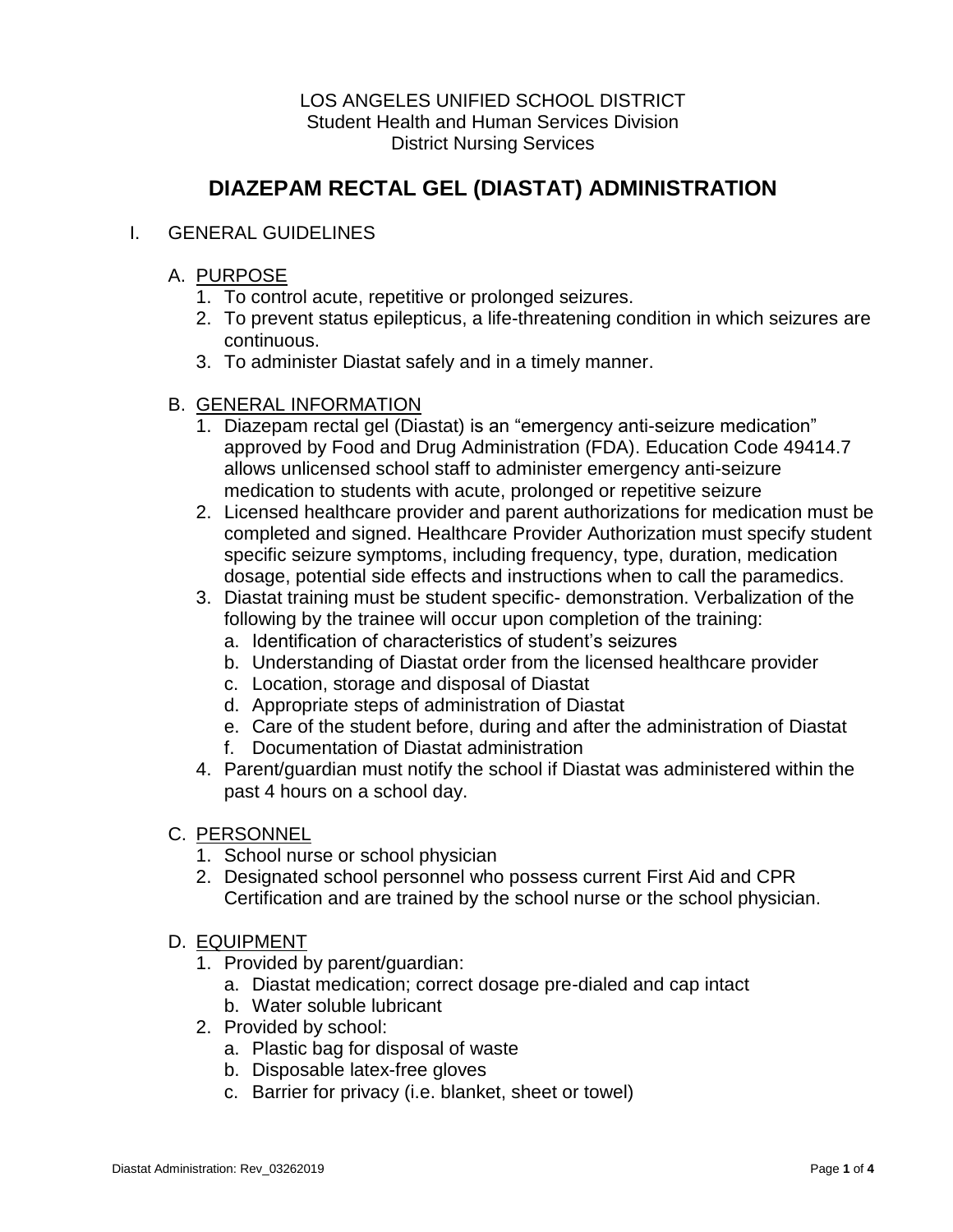| <b>ESSENTIAL STEPS</b> |                                                                                                                                                                                                                                                                                                                                                                                                                              | <b>KEY POINTS AND PRECAUTIONS</b>                                                                                                                                                                                                                                                   |
|------------------------|------------------------------------------------------------------------------------------------------------------------------------------------------------------------------------------------------------------------------------------------------------------------------------------------------------------------------------------------------------------------------------------------------------------------------|-------------------------------------------------------------------------------------------------------------------------------------------------------------------------------------------------------------------------------------------------------------------------------------|
| 1.                     | Determine if the student is having a<br>seizure. Start timing, summon help and<br>administer first aid.                                                                                                                                                                                                                                                                                                                      | Knowledge of student specific seizures is<br>required.<br>DO NOT LEAVE THE STUDENT.                                                                                                                                                                                                 |
| 2.                     | If student has not received Diastat within<br>the past 4 hours, prepare to administer<br>the medication.                                                                                                                                                                                                                                                                                                                     | If student has received Diastat within the<br>past 4 hours, <b>do not</b> give Diastat and call<br>911.                                                                                                                                                                             |
| 3.                     | Check medication observing the "5<br>Rights of Medication Administration":<br>right student, right medication, right<br>dosage, right route and right time.                                                                                                                                                                                                                                                                  | Correct dosage should appear on the<br>$\bullet$<br>display window and dosage must match<br>the healthcare provider's order.<br>Ensure the locking ring is engaged and<br>cap is not detached.<br>Check for the expiration date.                                                    |
| 4.                     | Position student on the right or left side.<br>Provide privacy.                                                                                                                                                                                                                                                                                                                                                              | Side lying is the preferred position for<br>$\bullet$<br>rectal administration.<br>If student needs Diastat administration<br>while on the bus, ask the driver to stop<br>the bus.                                                                                                  |
| 5.                     | Put on gloves.                                                                                                                                                                                                                                                                                                                                                                                                               | Observe universal precautions at all times.                                                                                                                                                                                                                                         |
| 6.                     | Remove cap from syringe; ensure seal<br>pin is removed with the cap.                                                                                                                                                                                                                                                                                                                                                         | If seal pin is not intact, correct dosage and<br>content cannot be guaranteed.                                                                                                                                                                                                      |
| 7.                     | <b>Administration of medication</b><br>a. Lubricate tip with lubricating jelly.<br>b. Bend upper leg forward and<br>separate buttocks to expose rectum.<br>c. Gently insert syringe tip into rectum,<br>slowly count to three while pushing<br>plunger until it stops.<br>d. Slowly count to three before<br>removing syringe from the rectum.<br>e. Withdraw syringe and hold buttocks<br>together while counting to three. | a. Lubrication will allow gentle tip<br>insertion into rectal canal<br>b. Clear visualization of rectal opening is<br>necessary<br>c. To reduce risk of injuring rectal<br>mucosa; the rim should be snug<br>against rectal opening<br>d. To ensure medication does not leak<br>out |
| 8.                     | Keep student in the side laying position<br>and monitor respiratory status. Note time<br>medication was given.                                                                                                                                                                                                                                                                                                               | Monitor respiratory status by counting<br>number of times chest rise and fall per<br>minute. Normal rate is 12-20 breaths/minute.                                                                                                                                                   |
| 9.                     | Remain with the student for at least 30<br>minutes after the administration of<br>Diastat or as stated in the healthcare<br>provider's order for other actions and/or<br>before returning to class.                                                                                                                                                                                                                          | Post- administration care will be determined<br>by the student's condition and discussion<br>with licensed healthcare provider and defined<br>in the Seizure Action Plan.                                                                                                           |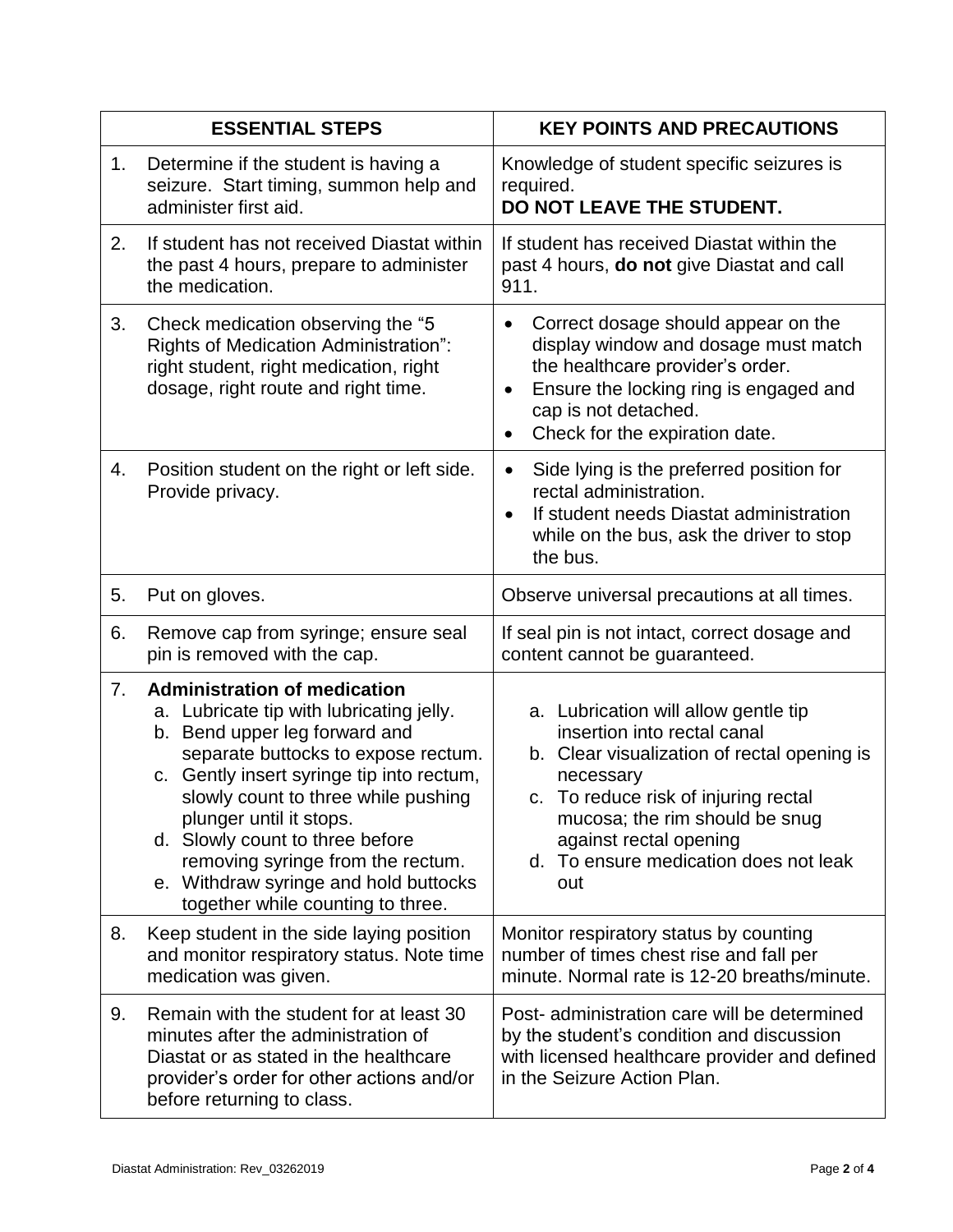|                | <b>ESSENTIAL STEPS</b>                                                                                                                                                                                                                                                                                                                                                                                                                                                                                                             | <b>KEY POINTS AND PRECAUTIONS</b>                                                                                                                                                                                                                                                                                                                                                                                                                                                                                            |
|----------------|------------------------------------------------------------------------------------------------------------------------------------------------------------------------------------------------------------------------------------------------------------------------------------------------------------------------------------------------------------------------------------------------------------------------------------------------------------------------------------------------------------------------------------|------------------------------------------------------------------------------------------------------------------------------------------------------------------------------------------------------------------------------------------------------------------------------------------------------------------------------------------------------------------------------------------------------------------------------------------------------------------------------------------------------------------------------|
| 10.            | Used Diastat syringe must be placed<br>in a double-bag and returned to<br>parent.                                                                                                                                                                                                                                                                                                                                                                                                                                                  | School nurse is to ensure Diastat is replaced<br>by parent.                                                                                                                                                                                                                                                                                                                                                                                                                                                                  |
| 11.<br>parent. | Call 911 if the following reaction is<br>observed:<br>a. Change in breathing rate (less than<br>10 breaths/minute) and pattern<br>without improvement.<br>b. Changes in color without<br>improvement<br>c. Inability to arouse the student after<br>30 minutes<br>d. Seizure continues 15 minutes after<br>administration of Diastat<br>* Notify administrator, school nurse, and                                                                                                                                                  | a. Normal breathing rate is 12-20<br>breaths/minute<br>b. Brief dusky coloring should subside as<br>breathing improves<br>Student may be drowsy, but should be<br>C.<br>arousable.                                                                                                                                                                                                                                                                                                                                           |
| 12.            | Stay with the student while waiting for<br>the paramedics. Observe for additional<br>symptoms and provide CPR if needed.                                                                                                                                                                                                                                                                                                                                                                                                           | If Diastat is administered by non-medical<br>personnel, 911 is called if school nurse is not<br>available on site                                                                                                                                                                                                                                                                                                                                                                                                            |
| 13.            | <b>Medication Administration on the</b><br>Bus:<br>Bus driver should safely pull over<br>$\bullet$<br>and stop the bus<br>Place student on his/her side<br>$\bullet$<br>across the seat facing away from<br>the seat back (or in aisle if<br>necessary)<br>Administer Diastat as specified by<br>the licensed healthcare provider<br>Keep student on the side facing<br>you and continue to monitor<br>seizure activity<br>When seizure abates and child<br>regains consciousness, stay with<br>the child and provide reassurance. | If Diastat is administered in the school<br>$\bullet$<br>bus, 911 is called.<br>Transportation to an emergency room will<br>$\bullet$<br>be determined by emergency medical<br>personnel.<br>If student is transported by paramedics,<br>$\bullet$<br>provide the following information: Name,<br>dose, route and time of medication<br>administration.<br>Give used syringe to paramedic.<br>$\bullet$<br>School staff designee will accompany<br>$\bullet$<br>student to the Emergency Department<br>until parent arrives. |
| 14.            | Used Diastat syringe must be placed<br>in a double-bag and given to the<br>paramedic.                                                                                                                                                                                                                                                                                                                                                                                                                                              |                                                                                                                                                                                                                                                                                                                                                                                                                                                                                                                              |
| 15.            | Document medication electronically<br>including date, time, reason and<br>student's response.                                                                                                                                                                                                                                                                                                                                                                                                                                      |                                                                                                                                                                                                                                                                                                                                                                                                                                                                                                                              |